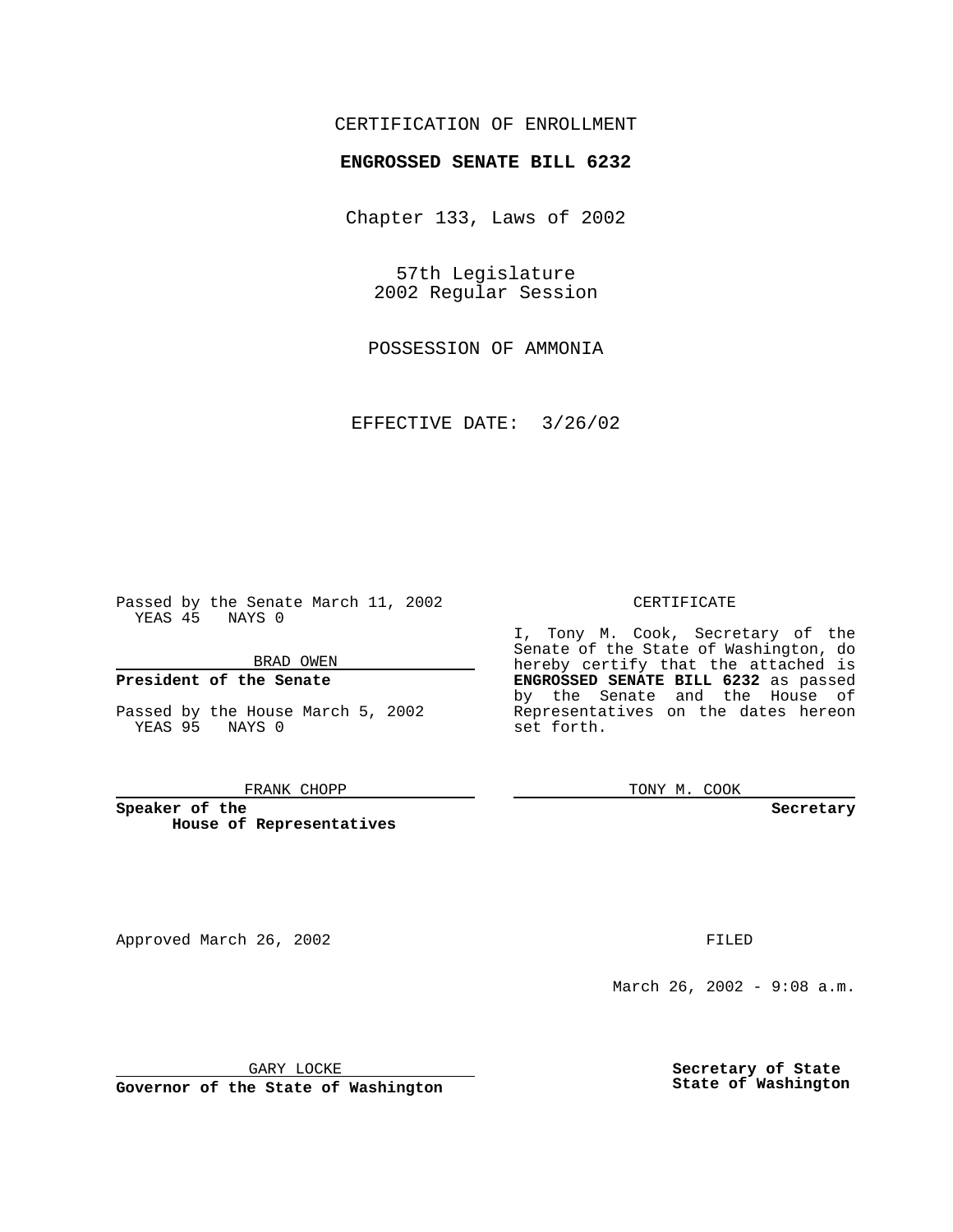## **ENGROSSED SENATE BILL 6232** \_\_\_\_\_\_\_\_\_\_\_\_\_\_\_\_\_\_\_\_\_\_\_\_\_\_\_\_\_\_\_\_\_\_\_\_\_\_\_\_\_\_\_\_\_\_\_

\_\_\_\_\_\_\_\_\_\_\_\_\_\_\_\_\_\_\_\_\_\_\_\_\_\_\_\_\_\_\_\_\_\_\_\_\_\_\_\_\_\_\_\_\_\_\_

### AS AMENDED BY THE HOUSE

Passed Legislature - 2002 Regular Session

#### **State of Washington 57th Legislature 2002 Regular Session**

**By** Senators Rasmussen, Long, Shin, Kastama, Franklin, Winsley, Spanel, Swecker, Regala, McAuliffe and T. Sheldon

Read first time 01/14/2002. Referred to Committee on Judiciary.

1 AN ACT Relating to possession of ammonia; amending RCW 69.55.010, 2 69.55.020, and 69.55.030; reenacting and amending RCW 9.94A.515; 3 prescribing penalties; and declaring an emergency.

4 BE IT ENACTED BY THE LEGISLATURE OF THE STATE OF WASHINGTON:

5 **Sec. 1.** RCW 69.55.010 and 2000 c 225 s 1 are each amended to read 6 as follows:

7 (1) A person who, with intent to deprive the owner or owner's 8 agent, wrongfully obtains ((anhydrous)) pressurized ammonia gas or 9 pressurized ammonia gas solution, is guilty of theft of ((anhydrous)) 10 ammonia.

11 (2) Theft of ((anhydrous)) ammonia is a class C felony.

12 **Sec. 2.** RCW 69.55.020 and 2000 c 225 s 2 are each amended to read 13 as follows:

14 A person is guilty of the crime of unlawful storage of 15 ((anhydrous)) ammonia if the person possesses ((anhydrous))<sub>+</sub> 16 transports, or delivers pressurized ammonia gas or pressurized ammonia 17 gas solution in a container that (1) is not approved by the United 18 States department of transportation to hold ((anhydrous)) ammonia, or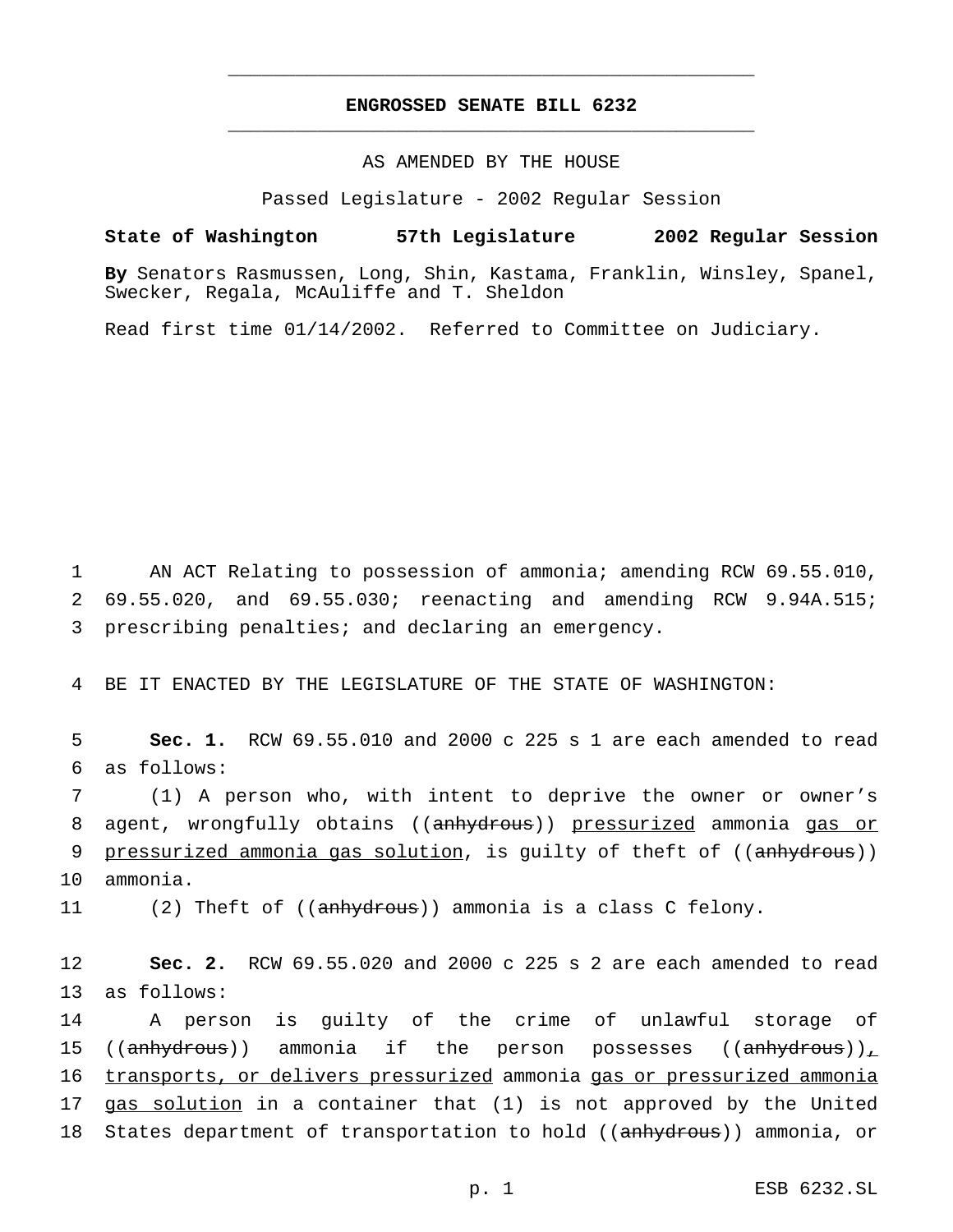1 (2) was not constructed to meet state and federal industrial health and 2 safety standards for holding ((anhydrous)) ammonia. Violation of this 3 section is a class C felony.

 This section does not apply to public employees or private contractors authorized to clean up and dispose of hazardous waste or 6 toxic substances under chapter 70.105 or 70.105D RCW or to solid waste haulers and their employees who unknowingly possess, transport, or deliver pressurized ammonia gas or pressurized ammonia gas solution during the course of the performance of their duties.

10 **Sec. 3.** RCW 69.55.030 and 2000 c 225 s 3 are each amended to read 11 as follows:

12 Any damages arising out of the unlawful possession of, storage of, 13 or tampering with ((anhydrous)) pressurized ammonia gas or pressurized 14 ammonia gas solution, or ((anhydrous)) pressurized ammonia gas 15 equipment or pressurized ammonia gas solution equipment, shall be the 16 sole responsibility of the unlawful possessor, storer, or tamperer. In 17 no case shall liability for damages arising out of the unlawful 18 possession of, storage of, or tampering with ((anhydrous)) pressurized 19 ammonia gas or pressurized ammonia gas solution, or ((anhydrous)) 20 pressurized ammonia gas equipment or pressurized ammonia gas solution 21 equipment, extend to the lawful owner, installer, maintainer, designer, 22 manufacturer, possessor, or seller of the ((anhydrous)) pressurized 23 ammonia gas or pressurized ammonia gas solution, or ((anhydrous)) 24 pressurized ammonia gas equipment or pressurized ammonia gas solution 25 equipment, unless such damages arise out of the owner, installer, 26 maintainer, designer, manufacturer, possessor, or seller's acts or 27 omissions that constitute negligent misconduct to abide by the laws 28 regarding ((anhydrous)) pressurized ammonia gas or pressurized ammonia 29 gas solution possession and storage.

30 **Sec. 4.** RCW 9.94A.515 and 2001 2nd sp.s. c 12 s 361, 2001 c 300 s 31 4, 2001 c 217 s 12, and 2001 c 17 s 1 are each reenacted and amended to 32 read as follows:

## 33 TABLE 2

34 CRIMES INCLUDED WITHIN EACH SERIOUSNESS LEVEL

35 XVI Aggravated Murder 1 (RCW 10.95.020)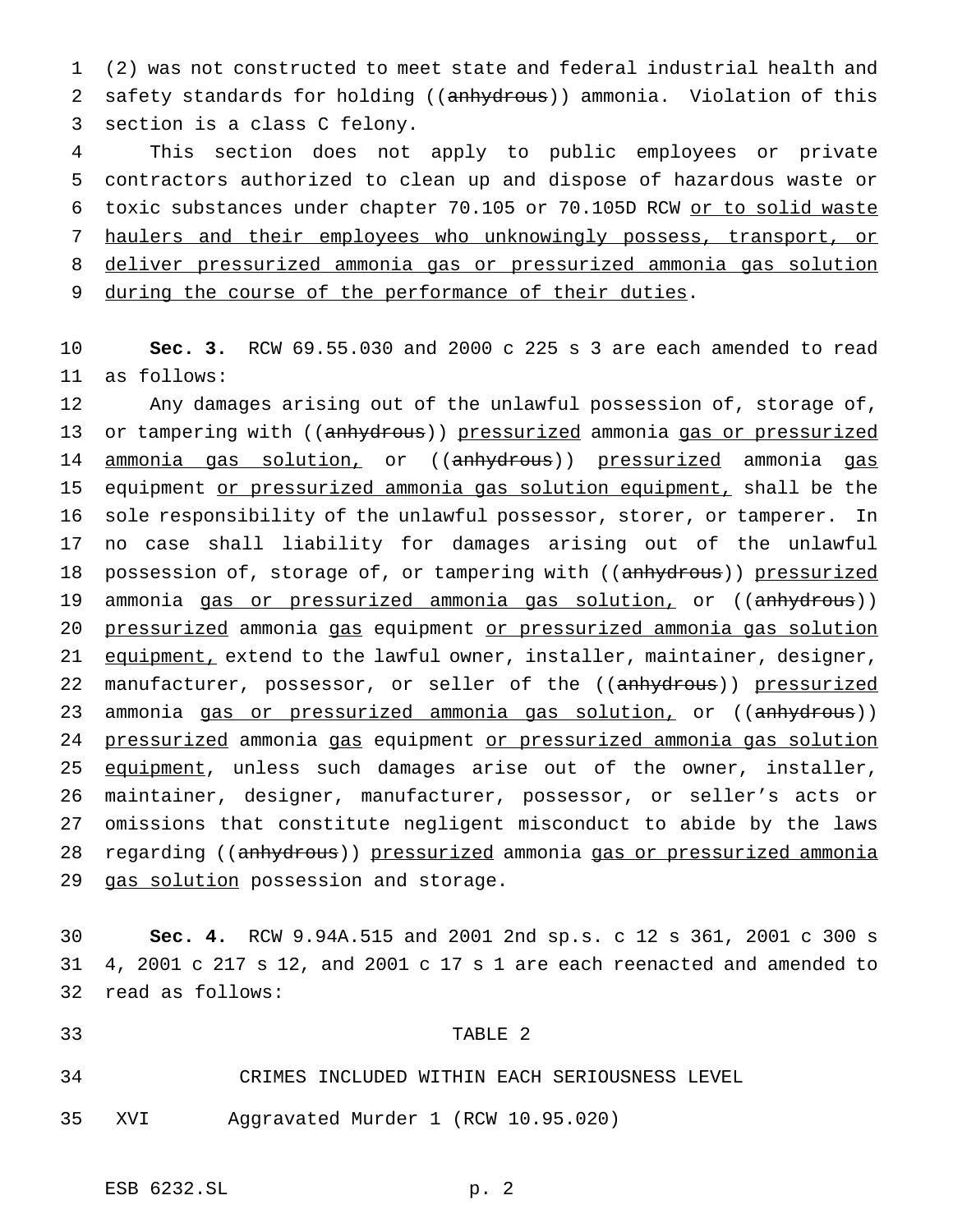| 1  | XV   | Homicide by abuse (RCW 9A.32.055)          |
|----|------|--------------------------------------------|
| 2  |      | Malicious explosion 1 (RCW 70.74.280(1))   |
| 3  |      | Murder 1 (RCW 9A.32.030)                   |
| 4  | ХIV  | Murder 2 (RCW 9A.32.050)                   |
| 5  | XIII | Malicious explosion 2 (RCW 70.74.280(2))   |
| 6  |      | Malicious placement of an explosive 1 (RCW |
| 7  |      | 70.74.270(1)                               |
| 8  | XII  | Assault 1 (RCW 9A.36.011)                  |
| 9  |      | Assault of a Child 1 (RCW 9A.36.120)       |
| 10 |      | Malicious placement of an imitation device |
| 11 |      | 1 (RCW $70.74.272(1)(a)$ )                 |
| 12 |      | Rape 1 (RCW 9A.44.040)                     |
| 13 |      | Rape of a Child 1 (RCW 9A.44.073)          |
| 14 | ΧI   | Manslaughter 1 (RCW 9A.32.060)             |
| 15 |      | Rape 2 (RCW 9A.44.050)                     |
| 16 |      | Rape of a Child 2 (RCW 9A.44.076)          |
| 17 | X    | Child Molestation 1 (RCW 9A.44.083)        |
| 18 |      | Indecent<br>Liberties<br>(with<br>forcible |
| 19 |      | compulsion) (RCW $9A.44.100(1)(a)$ )       |
| 20 |      | Kidnapping 1 (RCW 9A.40.020)               |
| 21 |      | Leading Organized Crime<br>(RCW            |
| 22 |      | 9A.82.060(1)(a)                            |
| 23 |      | Malicious explosion 3 (RCW 70.74.280(3))   |
| 24 |      | Manufacture of methamphetamine (RCW        |
| 25 |      | 69.50.401(a)(1)(ii)                        |
| 26 |      | 18 and deliver heroin,<br>Over             |
| 27 |      | methamphetamine, a narcotic from           |
| 28 |      | Schedule I or II, or flunitrazepam         |
| 29 |      | from Schedule IV to someone under 18       |
| 30 |      | (RCW 69.50.406)                            |
| 31 |      | Sexually Violent Predator Escape (RCW      |
| 32 |      | 9A.76.115)                                 |
| 33 | IX   | Assault of a Child 2 (RCW 9A.36.130)       |
| 34 |      | Controlled Substance Homicide (RCW         |
| 35 |      | 69.50.415)                                 |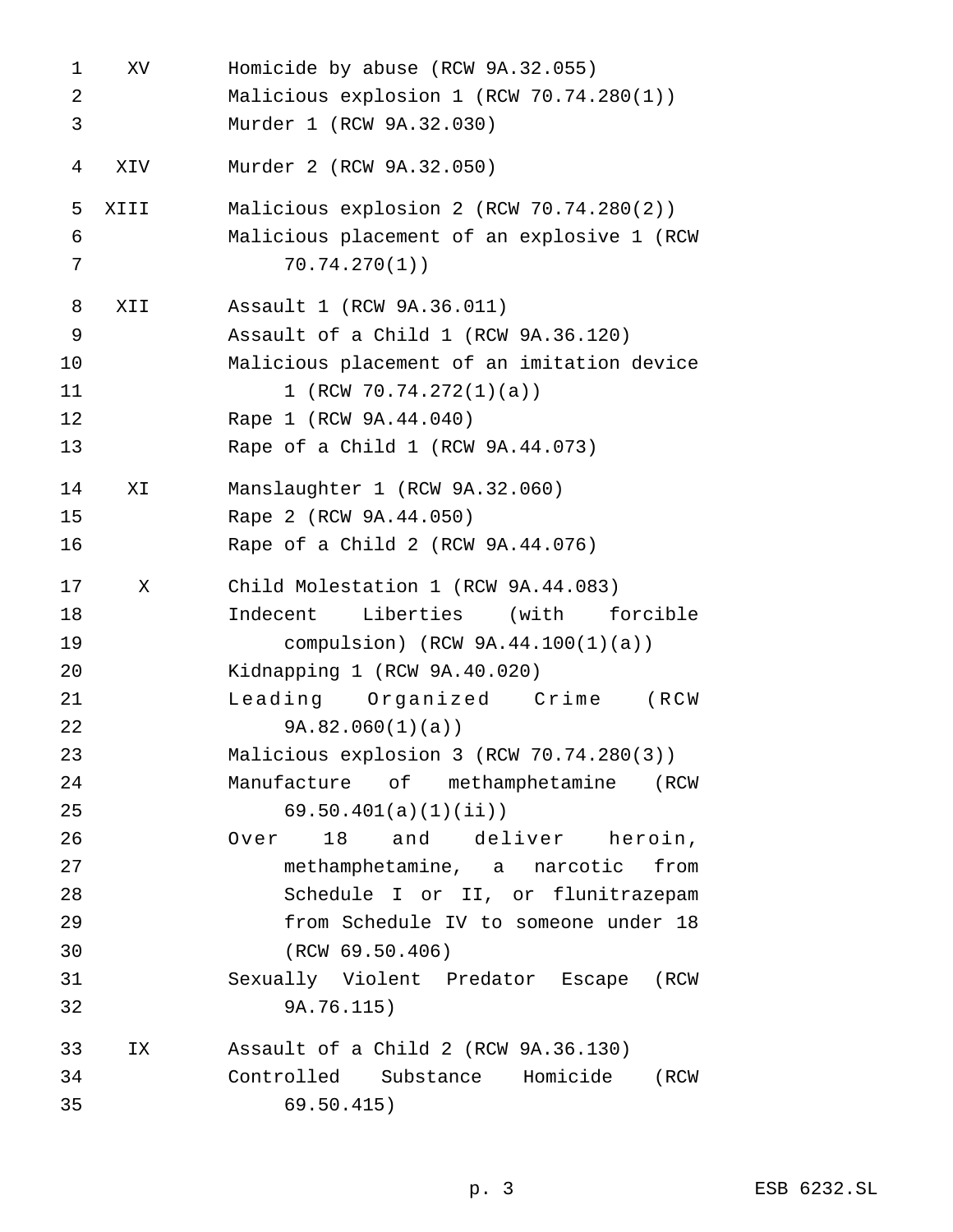Explosive devices prohibited (RCW 70.74.180) Hit and Run--Death (RCW 46.52.020(4)(a)) Homicide by Watercraft, by being under the influence of intoxicating liquor or any drug (RCW 79A.60.050) Inciting Criminal Profiteering (RCW 9A.82.060(1)(b)) Malicious placement of an explosive 2 (RCW 70.74.270(2)) Over 18 and deliver narcotic from Schedule **III, IV, or V or a nonnarcotic, except**  flunitrazepam or methamphetamine, from Schedule I-V to someone under 18 and 3 years junior (RCW 69.50.406) Robbery 1 (RCW 9A.56.200) Sexual Exploitation (RCW 9.68A.040) Vehicular Homicide, by being under the influence of intoxicating liquor or any drug (RCW 46.61.520) VIII Arson 1 (RCW 9A.48.020) Deliver or possess with intent to deliver methamphetamine (RCW 69.50.401(a)(1)(ii)) Homicide by Watercraft, by the operation of any vessel in a reckless manner (RCW 79A.60.050) Manslaughter 2 (RCW 9A.32.070) Manufacture, deliver, or possess with intent to deliver amphetamine (RCW 69.50.401(a)(1)(ii)) Manufacture, deliver, or possess with intent to deliver heroin or cocaine (RCW 69.50.401(a)(1)(i)) Possession of Ephedrine, Pseudoephedrine, or Anhydrous Ammonia with intent to manufacture methamphetamine (RCW 69.50.440) Promoting Prostitution 1 (RCW 9A.88.070)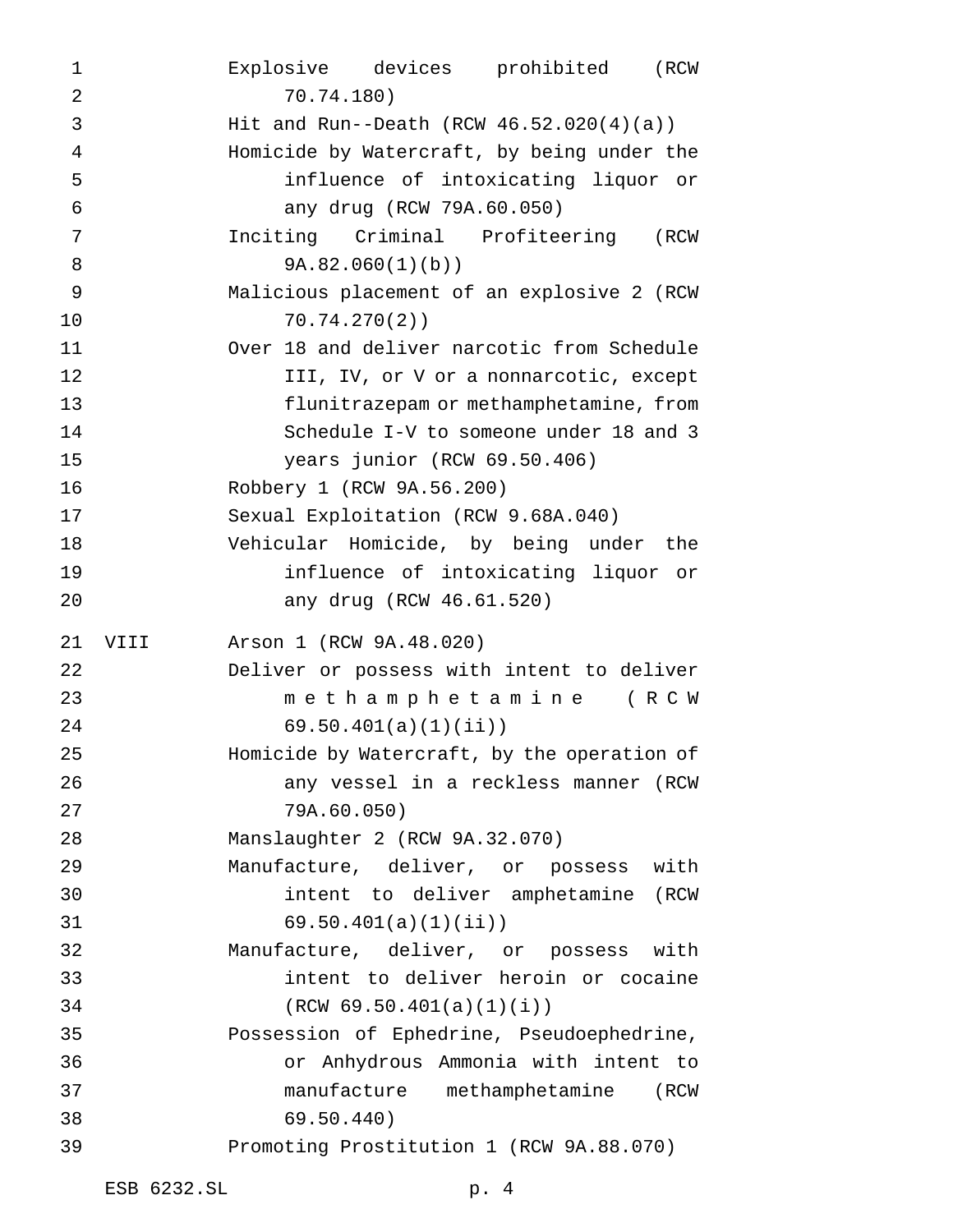Selling for profit (controlled or counterfeit) any controlled substance (RCW 69.50.410) 4 Theft of ((Anhydrous)) Ammonia (RCW 69.55.010) Vehicular Homicide, by the operation of any vehicle in a reckless manner (RCW 46.61.520) VII Burglary 1 (RCW 9A.52.020) Child Molestation 2 (RCW 9A.44.086) Dealing in depictions of minor engaged in sexually explicit conduct (RCW 9.68A.050) Drive-by Shooting (RCW 9A.36.045) Homicide by Watercraft, by disregard for the safety of others (RCW 79A.60.050) Indecent Liberties (without forcible compulsion) (RCW 9A.44.100(1) (b) and (c)) Introducing Contraband 1 (RCW 9A.76.140) Involving a minor in drug dealing (RCW 69.50.401(f)) Malicious placement of an explosive 3 (RCW 70.74.270(3)) Sending, bringing into state depictions of minor engaged in sexually explicit conduct (RCW 9.68A.060) Unlawful Possession of a Firearm in the first degree (RCW 9.41.040(1)(a)) Use of a Machine Gun in Commission of a Felony (RCW 9.41.225) Vehicular Homicide, by disregard for the safety of others (RCW 46.61.520) VI Bail Jumping with Murder 1 (RCW 9A.76.170(3)(a)) Bribery (RCW 9A.68.010) Incest 1 (RCW 9A.64.020(1)) Intimidating a Judge (RCW 9A.72.160)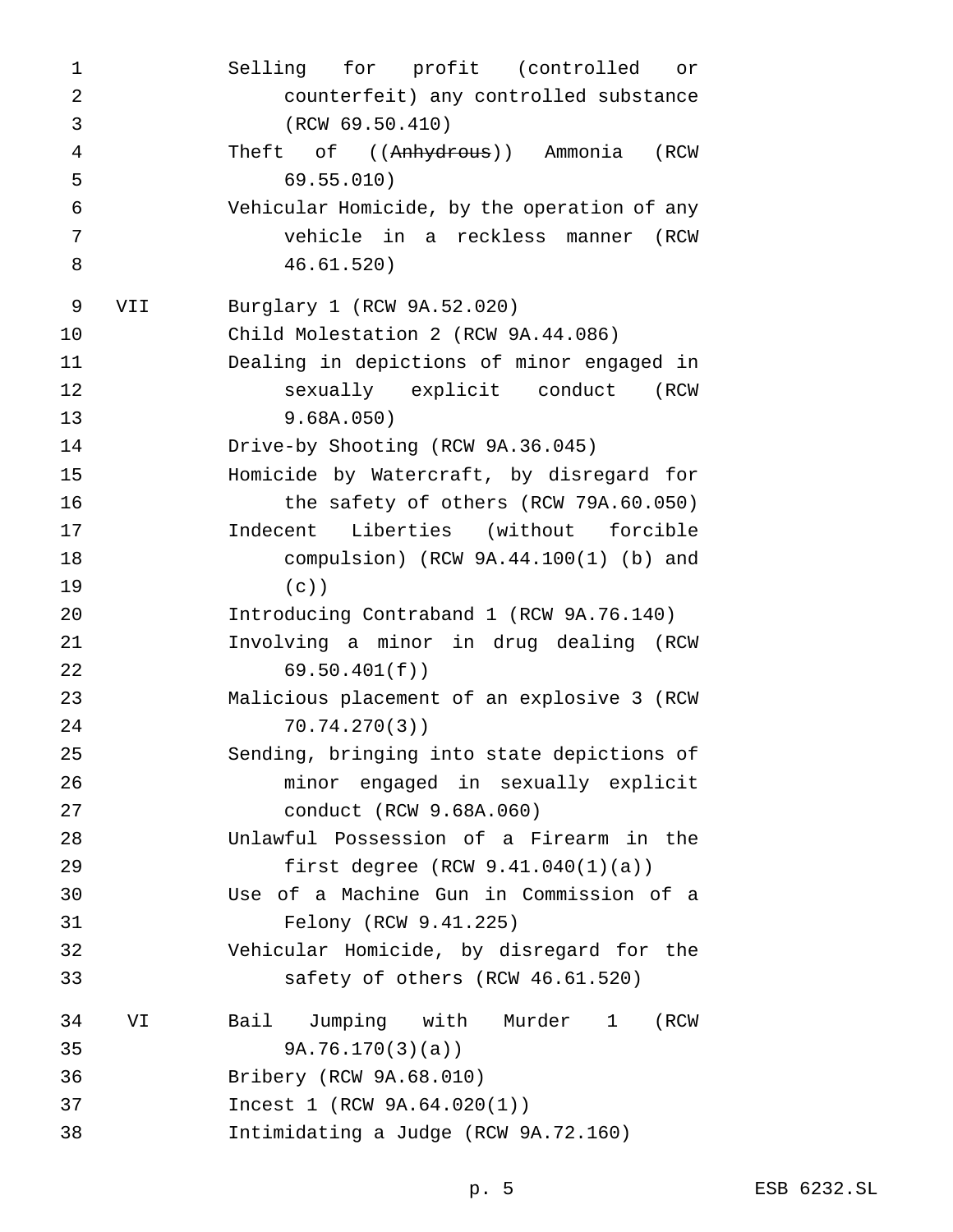Intimidating a Juror/Witness (RCW 9A.72.110, 9A.72.130) Malicious placement of an imitation device 2 (RCW 70.74.272(1)(b)) Manufacture, deliver, or possess with intent to deliver narcotics from Schedule I or II (except heroin or cocaine) or flunitrazepam from Schedule IV (RCW 69.50.401(a)(1)(i)) Rape of a Child 3 (RCW 9A.44.079) Theft of a Firearm (RCW 9A.56.300) 12 Unlawful Storage of ((Anhydrous)) Ammonia (RCW 69.55.020) V Abandonment of dependent person 1 (RCW 9A.42.060) Advancing money or property for extortionate extension of credit (RCW 9A.82.030) Bail Jumping with class A Felony (RCW 9A.76.170(3)(b)) Child Molestation 3 (RCW 9A.44.089) Criminal Mistreatment 1 (RCW 9A.42.020) Custodial Sexual Misconduct 1 (RCW 9A.44.160) Delivery of imitation controlled substance by person eighteen or over to person under eighteen (RCW 69.52.030(2)) Domestic Violence Court Order Violation (RCW 10.99.040, 10.99.050, 26.09.300, 26.10.220, 26.26.138, 26.50.110, 26.52.070, or 74.34.145) Extortion 1 (RCW 9A.56.120) Extortionate Extension of Credit (RCW 9A.82.020) Extortionate Means to Collect Extensions of Credit (RCW 9A.82.040) Incest 2 (RCW 9A.64.020(2)) Kidnapping 2 (RCW 9A.40.030) Perjury 1 (RCW 9A.72.020)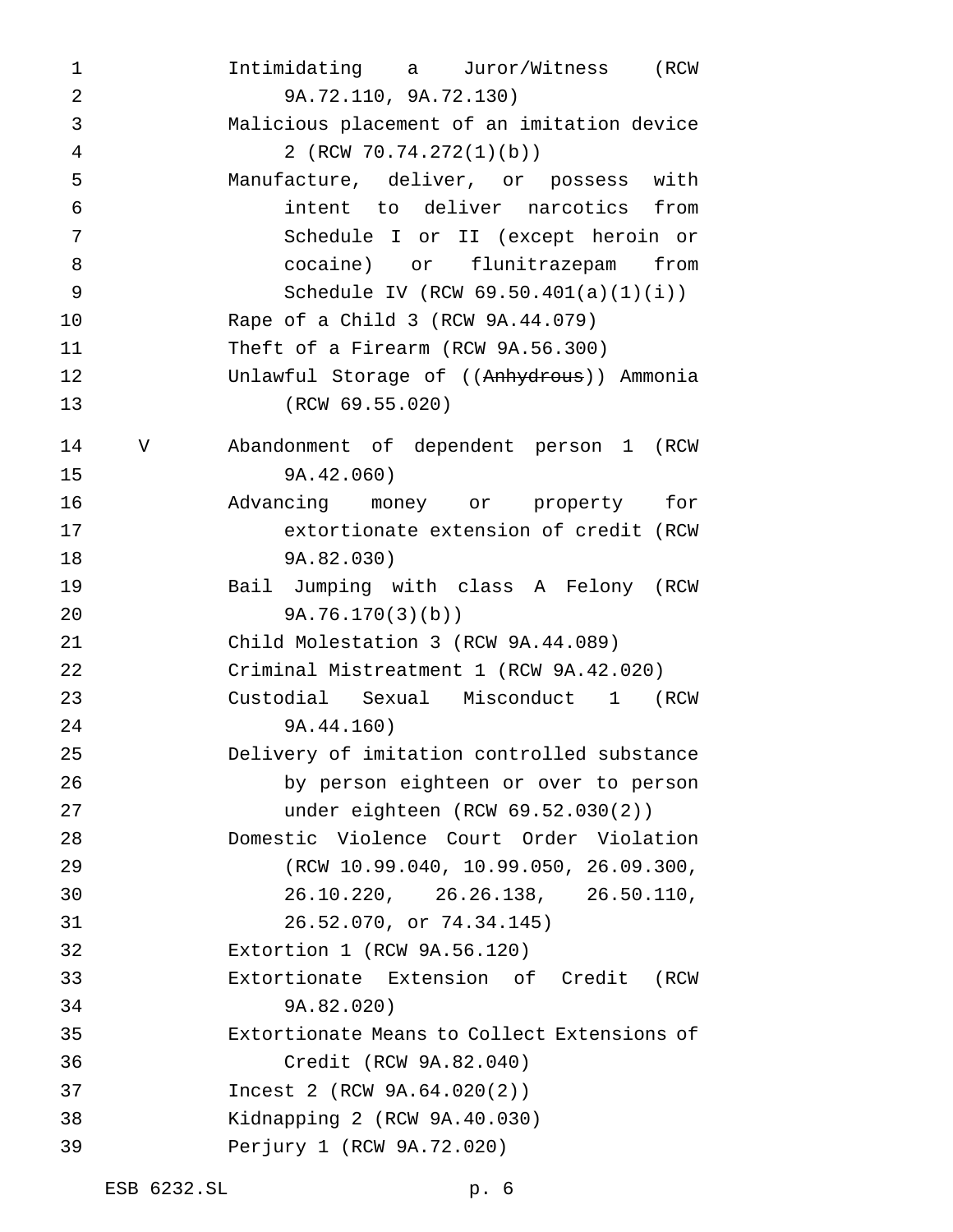Persistent prison misbehavior (RCW 9.94.070) Possession of a Stolen Firearm (RCW 9A.56.310) Rape 3 (RCW 9A.44.060) Rendering Criminal Assistance 1 (RCW 9A.76.070) Sexual Misconduct with a Minor 1 (RCW 9A.44.093) Sexually Violating Human Remains (RCW 9A.44.105) Stalking (RCW 9A.46.110) IV Arson 2 (RCW 9A.48.030) Assault 2 (RCW 9A.36.021) Assault by Watercraft (RCW 79A.60.060) Bribing a Witness/Bribe Received by Witness (RCW 9A.72.090, 9A.72.100) Commercial Bribery (RCW 9A.68.060) Counterfeiting (RCW 9.16.035(4)) Escape 1 (RCW 9A.76.110) Hit and Run--Injury (RCW 46.52.020(4)(b)) Hit and Run with Vessel--Injury Accident (RCW 79A.60.200(3)) Identity Theft 1 (RCW 9.35.020(2)(a)) Indecent Exposure to Person Under Age Fourteen (subsequent sex offense) (RCW 9A.88.010) Influencing Outcome of Sporting Event (RCW 9A.82.070) Knowingly Trafficking in Stolen Property (RCW 9A.82.050(2)) Malicious Harassment (RCW 9A.36.080) Manufacture, deliver, or possess with intent to deliver narcotics from Schedule III, IV, or V or nonnarcotics from Schedule I-V (except marijuana, amphetamine, methamphetamines, or flunitrazepam) (RCW 69.50.401(a)(1) (iii) through (v))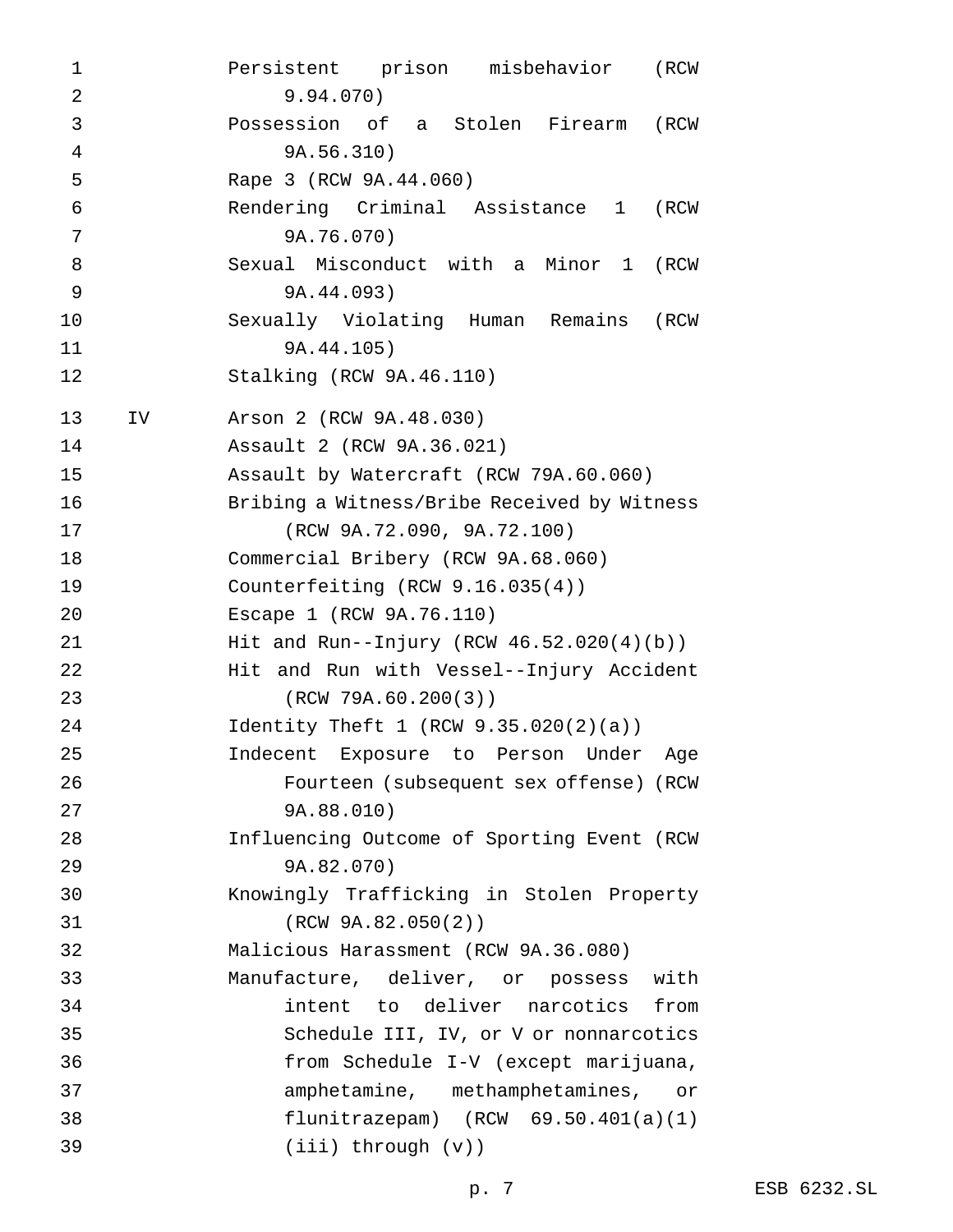Residential Burglary (RCW 9A.52.025) Robbery 2 (RCW 9A.56.210) Theft of Livestock 1 (RCW 9A.56.080) Threats to Bomb (RCW 9.61.160) Use of Proceeds of Criminal Profiteering (RCW 9A.82.080 (1) and (2)) Vehicular Assault, by being under the influence of intoxicating liquor or any drug, or by the operation or driving of a vehicle in a reckless manner (RCW 46.61.522) Willful Failure to Return from Furlough (RCW 72.66.060) III Abandonment of dependent person 2 (RCW 9A.42.070) Assault 3 (RCW 9A.36.031) Assault of a Child 3 (RCW 9A.36.140) Bail Jumping with class B or C Felony (RCW 9A.76.170(3)(c)) Burglary 2 (RCW 9A.52.030) Communication with a Minor for Immoral Purposes (RCW 9.68A.090) Criminal Gang Intimidation (RCW 9A.46.120) Criminal Mistreatment 2 (RCW 9A.42.030) Custodial Assault (RCW 9A.36.100) Delivery of a material in lieu of a controlled substance (RCW 28 69.50.401(c)) Escape 2 (RCW 9A.76.120) Extortion 2 (RCW 9A.56.130) Harassment (RCW 9A.46.020) Intimidating a Public Servant (RCW 9A.76.180) Introducing Contraband 2 (RCW 9A.76.150) Maintaining a Dwelling or Place for Controlled Substances (RCW 69.50.402(a)(6)) Malicious Injury to Railroad Property (RCW 81.60.070)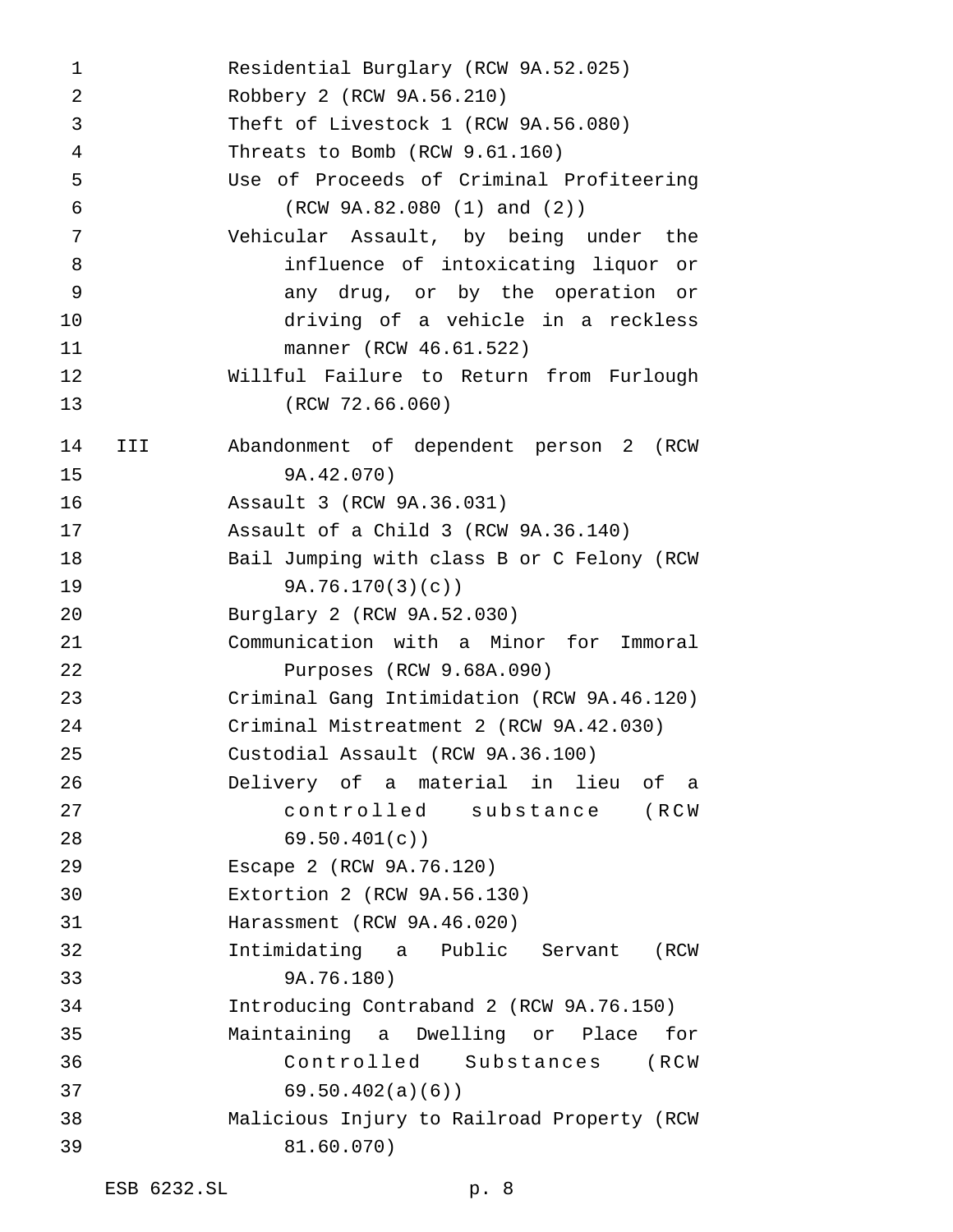| 1              |    | Manufacture, deliver, or possess with       |
|----------------|----|---------------------------------------------|
| $\overline{2}$ |    | intent to deliver marijuana (RCW            |
| 3              |    | $69.50.401(a)(1)(iii)$ )                    |
| $\overline{4}$ |    | Manufacture, distribute, or possess with    |
| 5              |    | intent to distribute an imitation           |
| $\overline{6}$ |    | controlled substance<br>(RCW                |
| 7              |    | 69.52.030(1)                                |
| 8              |    | Patronizing a Juvenile Prostitute (RCW      |
| 9              |    | 9.68A.100)                                  |
| 10             |    | Perjury 2 (RCW 9A.72.030)                   |
| 11             |    | Possession of Incendiary Device (RCW        |
| 12             |    | 9.40.120)                                   |
| 13             |    | Possession of Machine Gun or Short-Barreled |
| 14             |    | Shotgun or Rifle (RCW 9.41.190)             |
| 15             |    | Promoting Prostitution 2 (RCW 9A.88.080)    |
| 16             |    | Recklessly Trafficking in Stolen Property   |
| 17             |    | (RCW 9A.82.050(1))                          |
| 18             |    | Securities Act violation (RCW 21.20.400)    |
| 19             |    | Tampering with a Witness (RCW 9A.72.120)    |
| 20             |    | Telephone Harassment (subsequent conviction |
| 21             |    | or threat of death) (RCW 9.61.230)          |
| 22             |    | Theft of Livestock 2 (RCW 9A.56.080)        |
| 23             |    | Unlawful Imprisonment (RCW 9A.40.040)       |
| 24             |    | Unlawful possession of firearm in the       |
| 25             |    | second degree (RCW 9.41.040(1)(b))          |
| 26             |    | Unlawful Use of Building for Drug Purposes  |
| 27             |    | (RCW 69.53.010)                             |
| 28             |    | Vehicular Assault, by the operation or      |
| 29             |    | driving of a vehicle with disregard         |
| 30             |    | for the safety of others (RCW               |
| 31             |    | 46.61.522)                                  |
| 32             |    | Willful Failure to Return from Work Release |
| 33             |    | (RCW 72.65.070)                             |
| 34             | ΙI | Computer Trespass 1 (RCW 9A.52.110)         |
| 35             |    | Counterfeiting $(RCW 9.16.035(3))$          |
| 36             |    | Create, deliver, or possess a counterfeit   |
| 37             |    | controlled substance<br>(RCW                |
| 38             |    | 69.50.401(b)                                |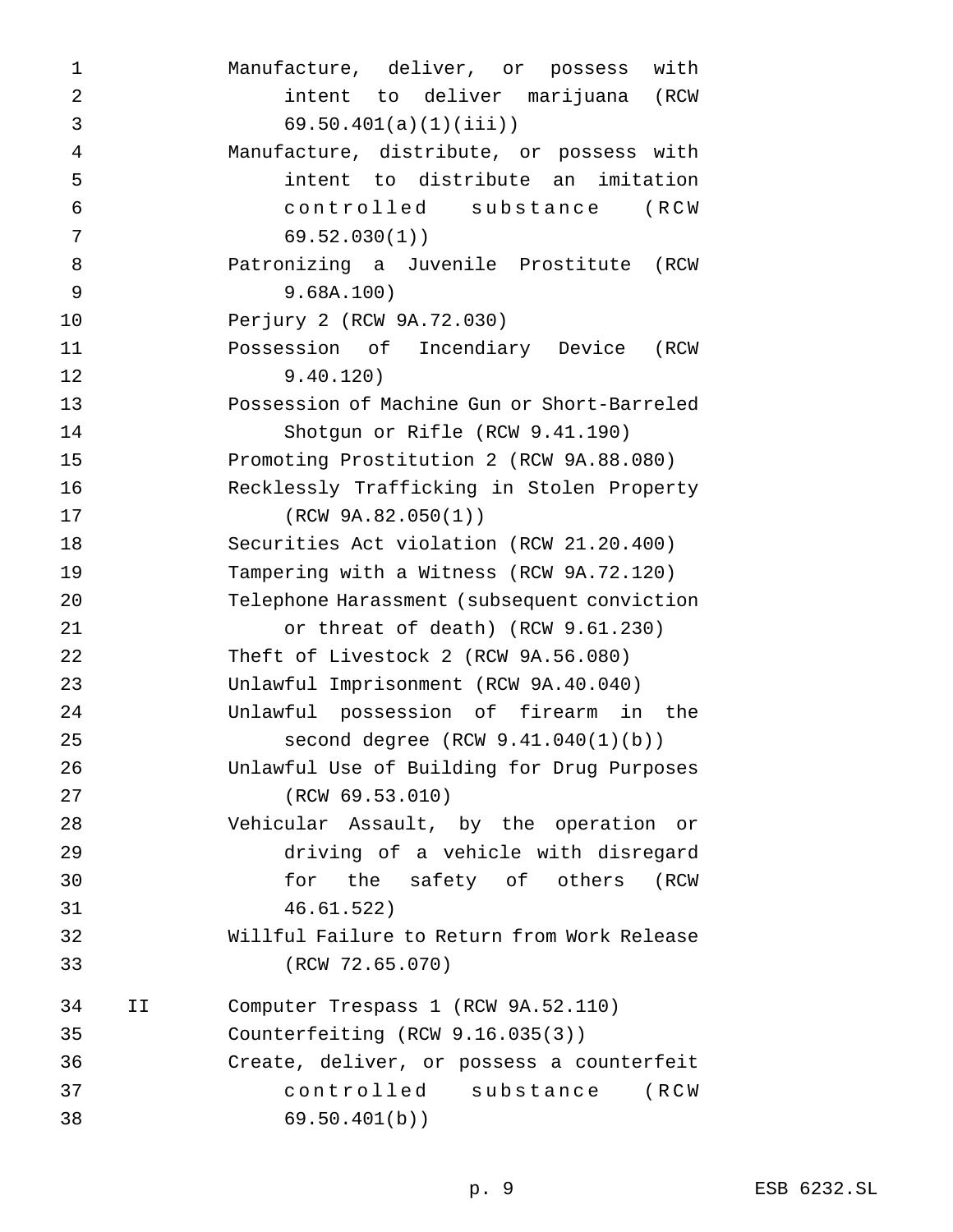Escape from Community Custody (RCW 72.09.310) Health Care False Claims (RCW 48.80.030) Identity Theft 2 (RCW 9.35.020(2)(b)) Improperly Obtaining Financial Information (RCW 9.35.010) Malicious Mischief 1 (RCW 9A.48.070) Possession of controlled substance that is either heroin or narcotics from Schedule I or II or flunitrazepam from Schedule IV (RCW 69.50.401(d)) Possession of phencyclidine (PCP) (RCW 69.50.401(d)) Possession of Stolen Property 1 (RCW 9A.56.150) Theft 1 (RCW 9A.56.030) Theft of Rental, Leased, or Lease-purchased Property (valued at one thousand five hundred dollars or more) (RCW 9A.56.096(4)) Trafficking in Insurance Claims (RCW 48.30A.015) Unlawful Practice of Law (RCW 2.48.180) Unlicensed Practice of a Profession or Business (RCW 18.130.190(7)) I Attempting to Elude a Pursuing Police Vehicle (RCW 46.61.024) False Verification for Welfare (RCW 74.08.055) Forged Prescription (RCW 69.41.020) Forged Prescription for a Controlled Substance (RCW 69.50.403) Forgery (RCW 9A.60.020) Malicious Mischief 2 (RCW 9A.48.080) Possess Controlled Substance that is a Narcotic from Schedule III, IV, or V or Non-narcotic from Schedule I-V (except phencyclidine or flunitrazepam) (RCW 69.50.401(d))